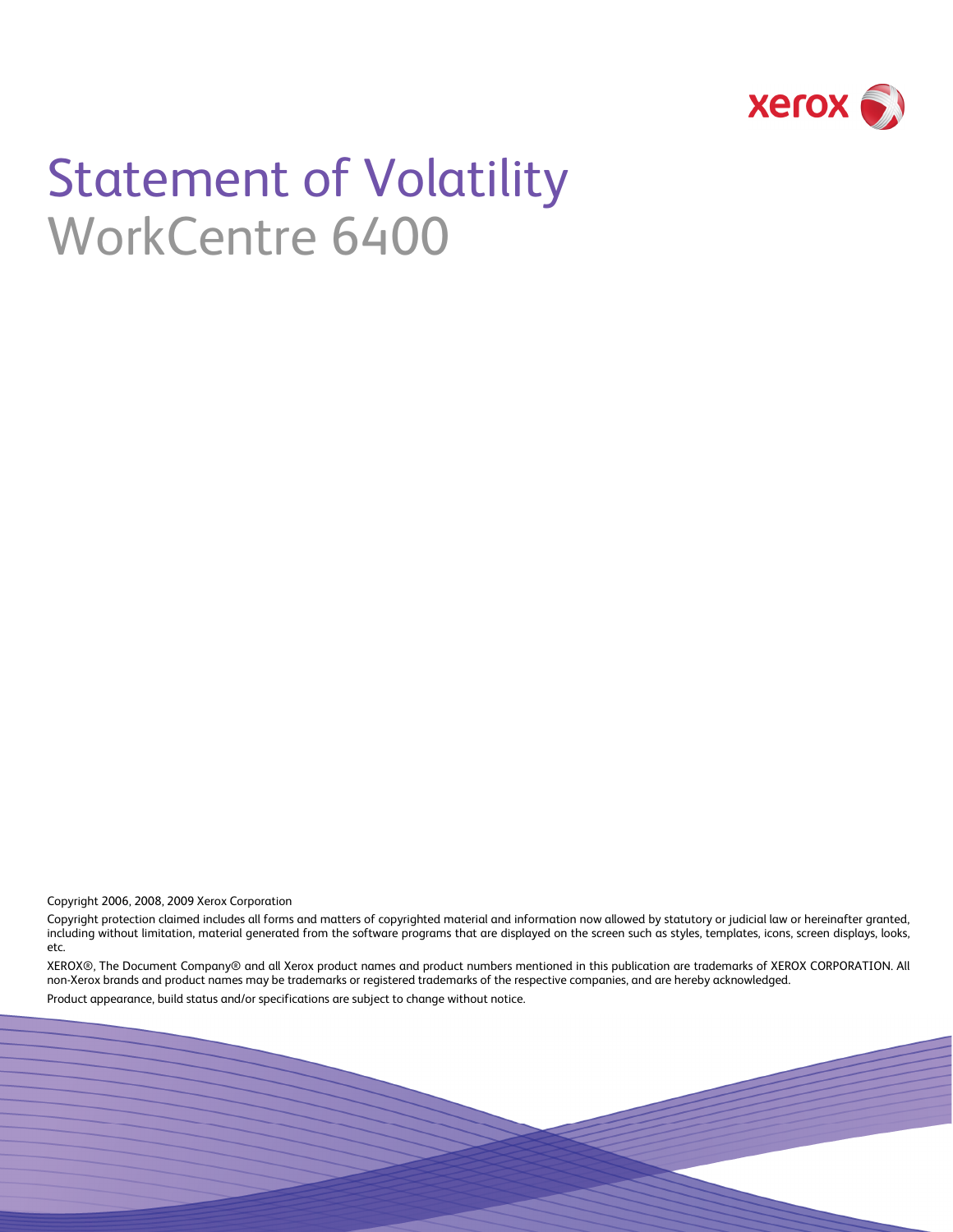### Statement of Volatility WorkCentre 6400

### **Notice**

This document describes the locations, capacities and contents of volatile and non-volatile memory devices within the WorkCentre 6400.

The context of the information in this document is that normal means of access or data extraction are being attempted in order to reproduce, read, or extract stored or latent data. This does not include attempts to reproduce, read or extract data or reverse engineer storage methods by individuals or organizations with advanced skills or through the use of extraordinary resources and measures or specialty equipment not normally available in the industry or to the public.

The content of this document is provided for information purposes only. Performance of the products referenced herein is exclusively subject to the applicable Xerox Corporation terms and conditions of sale and/or lease. Nothing stated in this document constitutes the establishment of any additional agreement or binding obligations between Xerox Corporation and any third party.

#### **Signature Blocks**

This evaluation and summary was completed by:

| Signature               |                                           |
|-------------------------|-------------------------------------------|
| <b>Printed Name</b>     | <b>Charles Adams</b>                      |
| Job Title               | Software Systems Engineer                 |
| Job Function            | WorkCentre 6400 Software Systems Engineer |
| <b>Preparation Date</b> | Rev 1.2: March 24, 2009                   |

| Signature               |                                 |
|-------------------------|---------------------------------|
| <b>Printed Name</b>     | Larry Kovnat                    |
| Job Title               | <b>Product Security Manager</b> |
| <b>Job Function</b>     | <b>Product Security Manager</b> |
| <b>Preparation Date</b> | Rev 1.2: March 24, 2009         |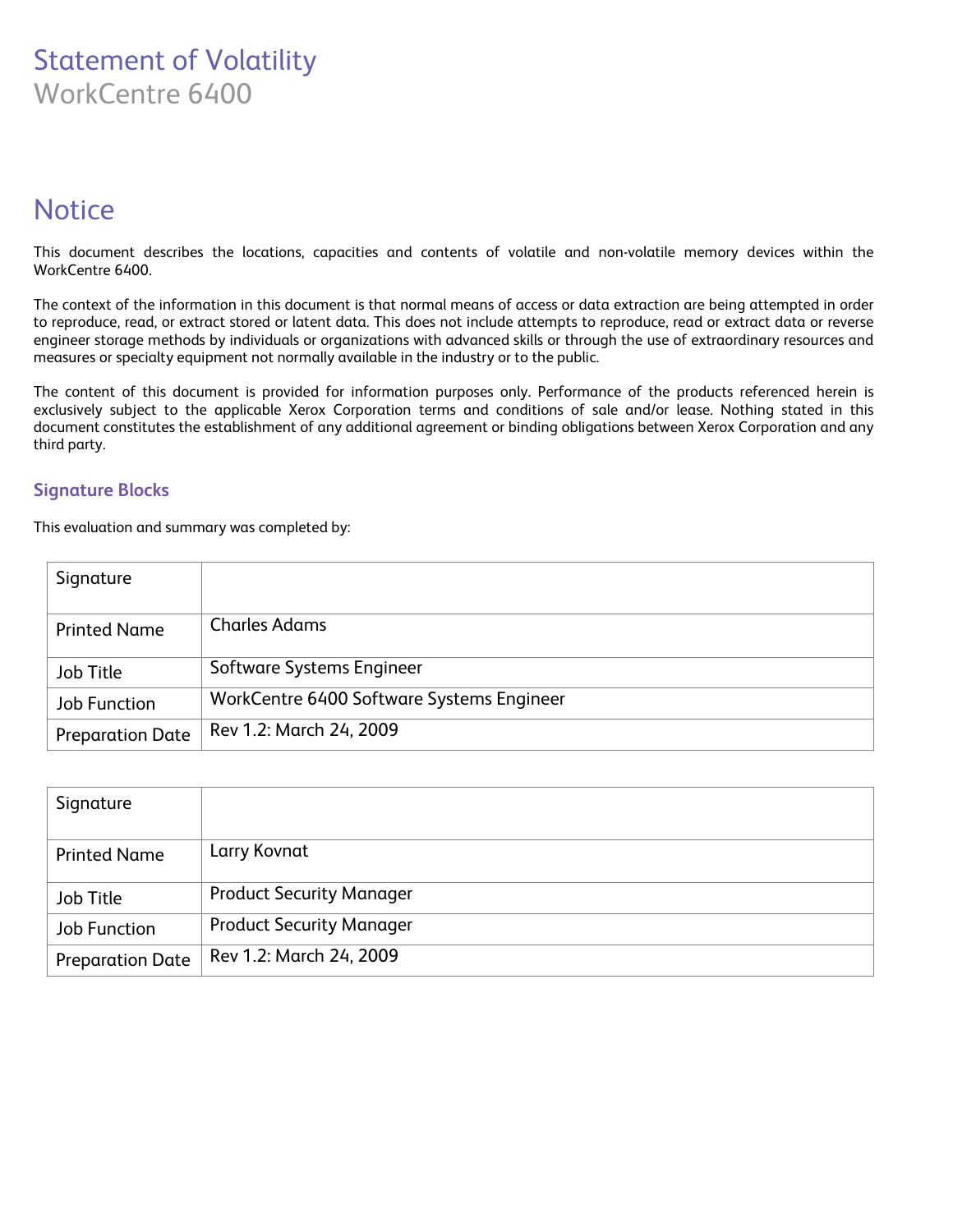## Statement of Volatility WorkCentre 6400

#### **Introduction**

The WorkCentre 6400 can be used to perform the following tasks: Printing, Copying, Scanning, and Faxing.

The WorkCentre 6400 consists of:

- Network Controller Platform (NC)
- Copy Controller Platform (CC)
- Fax Module
- User Interface
- Marking Engine
- DADF/Scanner
- Finisher (optional)

This document describes the amounts and types of memory contained in the device in an easy to read tabular format. To allow security issues to be addressed as needed, specific commentary has been included about job data and where Personally Identifiable Information (PII) can be found in the system.

The information contained in this document has been verified at the time the product is released for sale. Manufacturing process changes may require that memory amounts are increased but, the purpose or contents of the memory should not change.

#### **General Memory Information**

#### **Volatile Memory**

All volatile memory listed is cleared after power is removed (decay occurs generally within 20 seconds at room temperature).

All volatile memory listed is required for normal system operation and during service and diagnostic procedures.

Removal of any volatile memory will void the warranty.

#### **Non-Volatile Memory**

All non-volatile memory listed is required for normal system operation and during service and diagnostic procedures.

Removal of any non-volatile memory will void the warranty.

None of the non-volatile memory in the system can be accessed by accidental keystrokes.

The non-volatile memory in the system can be accessed by the system administrator and service technicians (via diagnostic operation) so they can adjust certain machine operational parameters.

#### **Hard Drives**

All hard drives listed are required for normal system operation and during service and diagnostic procedures.

Removal of any hard drive will void the warranty.

None of the hard drives in the system can be accessed by accidental keystrokes.

The hard drives in the system can be accessed by the system administrator and service technicians (via diagnostic operation) so they can adjust certain machine operational parameters.

#### **USB Flash Drive**

A USB Flash Drive is not required for normal system operation and during service and diagnostic procedures.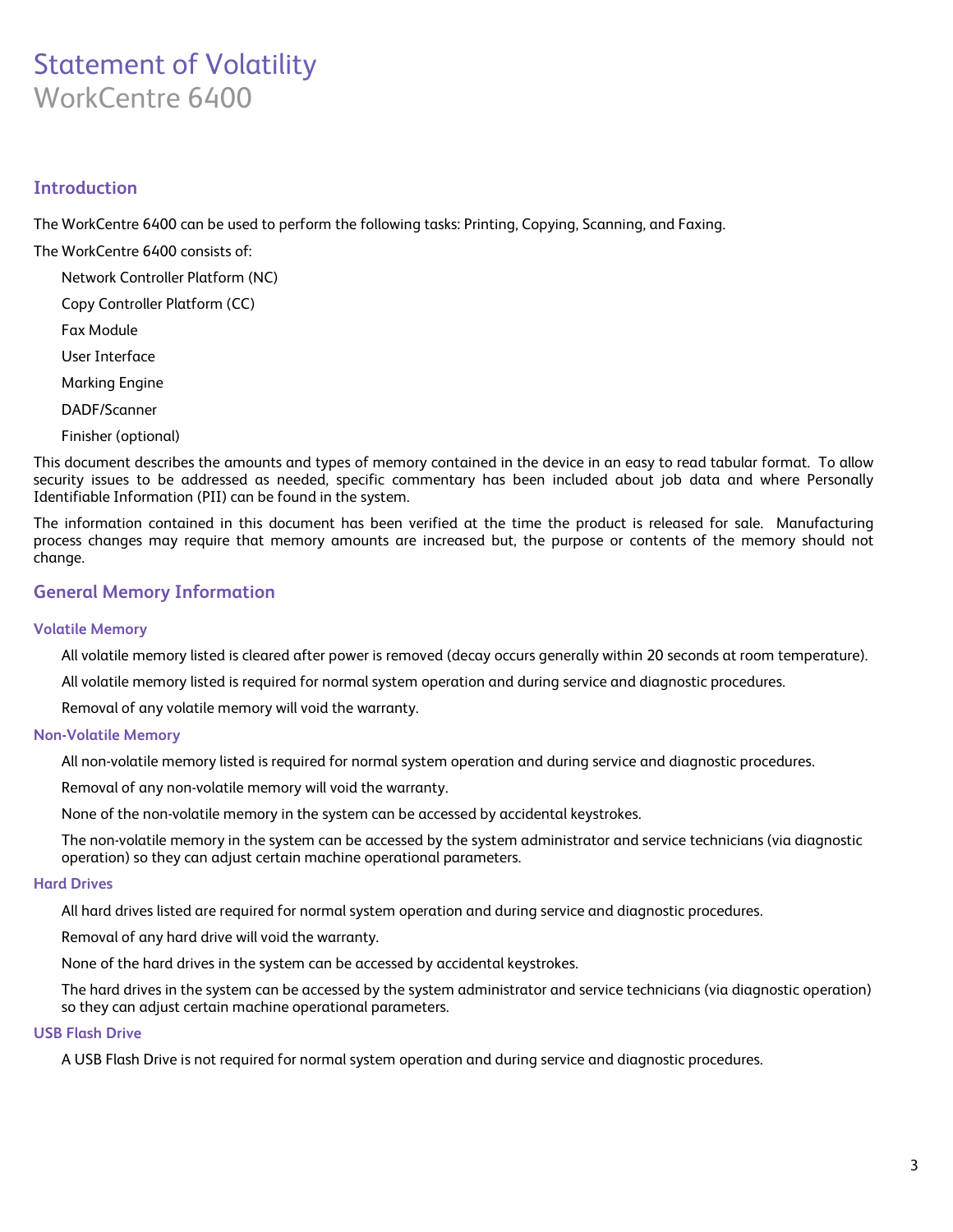#### **Network and Copy Controller Module Descriptions**

The data tables below detail the information regarding the memory contained in or attached to the WorkCentre 6400. The Network Controller and Copy Controller Platforms are contained on a single custom motherboard. Each platform is equipped with a CPU, BIOS, RAM, Non-volatile Memory, ASICs, a Hard Drive. In addition, the device has a USB Flash Drive connector.

| <b>Volatile Memory Description</b>     |             |                          |                                                                                                    |                          |  |  |
|----------------------------------------|-------------|--------------------------|----------------------------------------------------------------------------------------------------|--------------------------|--|--|
| Type (SRAM, DRAM, etc)                 | <b>Size</b> | User Modifiable<br>(Y/N) | <b>Function or Use</b>                                                                             | <b>Process to Clear:</b> |  |  |
| <b>DDR SDRAM</b>                       | 512MB       | N                        | Executable code, control data, buffer<br>memory (temporarily contains<br>incoming image data) [NC] | Power Off System         |  |  |
| <b>DDR SDRAM</b>                       | 512MB       | N                        | Executable code, control data, buffer<br>memory (temporarily contains image<br>data) [CC]          | Power Off System         |  |  |
| ASICs, Registers, RAM Buffers,<br>etc. | various     | N                        | Image manipulation, image transfer<br>(temporarily contains image data).                           | Power Off System         |  |  |
| <b>Additional Information:</b>         |             |                          |                                                                                                    |                          |  |  |

**Additional Information:**

All memory listed above contains code for execution and configuration information. No user or job data is permanently stored in these locations.

Scan to Remote File is supported on this device.

#### **Non-Volatile Memory Description**

| Type (Flash, EEPROM, etc)     | <b>Size</b> | User Modifiable<br>(Y/N)                     | <b>Function or Use</b>                               | <b>Process to Clear:</b> |
|-------------------------------|-------------|----------------------------------------------|------------------------------------------------------|--------------------------|
| Flash                         | 16MB        | via Diagnostics &<br><b>Software Upgrade</b> | Firmware, set points, configuration<br>settings [CC] | Diagnostic               |
| Flash                         | 32MB        | via Diagnostics &<br><b>Software Upgrade</b> | Firmware, set points, configuration<br>settings [NC] | Diagnostic               |
| <b>Battery backed up SRAM</b> | 512Kb       | N                                            | <b>Basic device information</b>                      | Diagnostic               |
| ASICs, FPGAs, etc.            | various     | N                                            | <b>Basic device information</b>                      | None                     |
| Additional Information:       |             |                                              |                                                      |                          |

**Additional Information:**

All memory listed above contains code for execution and configuration information. No user or job data is stored in these locations.

| <b>Hard Drive Description</b><br>Complete this table if the device has media storage capability.                                                                       |                           |            |                            |                                                                                                  |                                                                                                             |  |
|------------------------------------------------------------------------------------------------------------------------------------------------------------------------|---------------------------|------------|----------------------------|--------------------------------------------------------------------------------------------------|-------------------------------------------------------------------------------------------------------------|--|
| <b>User Modifiable</b><br><b>Size</b><br><b>Function or Use</b><br><b>Drive/Partition</b><br>Removable<br><b>Process to Clear:</b><br>Y/N<br>(Y/N)<br>(System, Image): |                           |            |                            |                                                                                                  |                                                                                                             |  |
| <b>CC (Copy Controller)</b>                                                                                                                                            | Yes but not<br>normal use | 80GB (min) | N with normal<br>operation | Executable code (OS, images in process,<br>FAX data, device settings, spooling)                  | Diagnostic for all areas and<br>Normal Operation for spool<br>areas, with Immediate or<br>Image Overwrite.* |  |
| <b>NC (Network Controller)</b>                                                                                                                                         | Yes but not<br>normal use | 80GB (min) | N with normal<br>operation | Executable code (OS, fonts, stored jobs,<br>stored scanned images, device settings,<br>spooling) | Diagnostic for all areas and<br>Normal Operation for spool<br>areas, with Immediate or<br>Image Overwrite.* |  |

#### **Additional Information:**

These disks contain OS, stored executables, fonts, device settings and images, etc. Scan to Local File is supported on this device The "Stored Job" files remain on the disk until deleted during normal operation. Other job files are deleted during normal operation.

The spooling space is dynamically allocated to each job; at the job completion this space is deallocated to be available for new images.

\* All residual customer data in dellocated space can be overwritten using a three pass algorithm which conforms to U.S. Department of Defense Directive 5200.28.M. Xerox provides Immediate Image overwrite that overwrites user image data as soon as the job is complete plus the ability for the SA to overwrite the entire spool partition, if desired.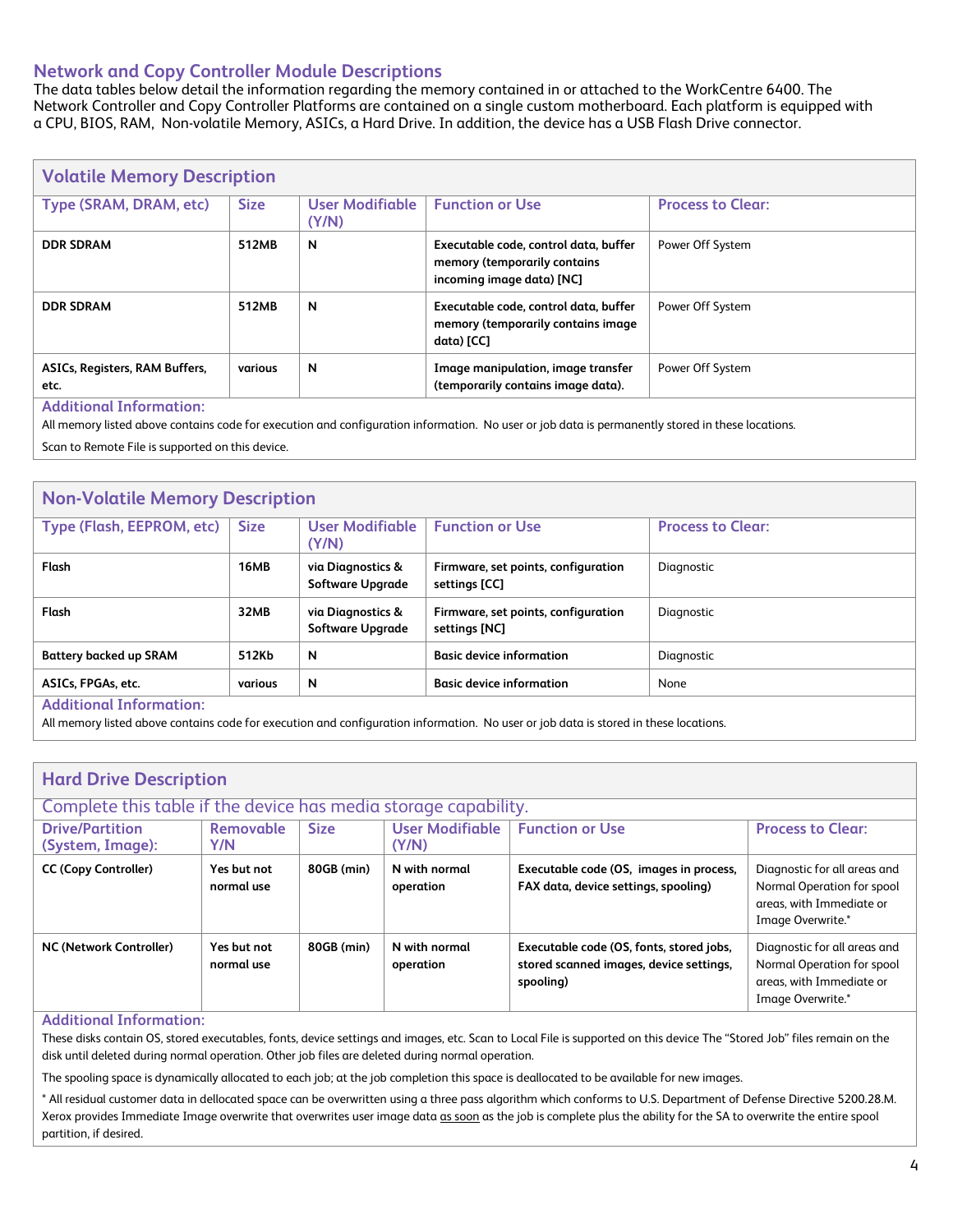| <b>Hard Drive Description</b>                                   |                                                                                           |  |  |  |  |  |
|-----------------------------------------------------------------|-------------------------------------------------------------------------------------------|--|--|--|--|--|
| Complete this table if the device has media storage capability. |                                                                                           |  |  |  |  |  |
| <b>Drive/Partition</b>                                          | User Modifiable   Function or Use<br>Removable<br><b>Size</b><br><b>Process to Clear:</b> |  |  |  |  |  |
| (System, Image):<br>(Y/N)<br>Y/N                                |                                                                                           |  |  |  |  |  |
| Data stored on disk can be encrypted using Encryption option    |                                                                                           |  |  |  |  |  |

| <b>USB Port Description</b>                                                                                                                                            |                                                                                                                                                                                                                                                               |  |  |  |  |  |
|------------------------------------------------------------------------------------------------------------------------------------------------------------------------|---------------------------------------------------------------------------------------------------------------------------------------------------------------------------------------------------------------------------------------------------------------|--|--|--|--|--|
| Complete this table if the device supports this type of device.                                                                                                        |                                                                                                                                                                                                                                                               |  |  |  |  |  |
| <b>User Modifiable</b><br><b>Drive/Partition</b><br>Removable<br><b>Size</b><br><b>Function or Use</b><br><b>Process to Clear:</b><br>(System, Image):<br>Y/N<br>(Y/N) |                                                                                                                                                                                                                                                               |  |  |  |  |  |
| <b>USB Flash Drive</b>                                                                                                                                                 | <b>Yes</b><br><b>Y</b> with normal<br>File erase<br>Software Upgrade module.<br>varies<br>operation<br>There is no method for a user or SA to<br>(Not installed<br>move image data from the device to a<br>except when<br>SW upgrade<br>USB drive.<br>needed) |  |  |  |  |  |
| <b>Additional Information:</b>                                                                                                                                         |                                                                                                                                                                                                                                                               |  |  |  |  |  |

The device contains a slot for a USB Flash Drive. The Drive can contain software upgrade module that will be used with a software upgrade action is initiated by the user.

Software upgrade can be disabled on the device.

#### **FAX Module Description**

The data tables below detail the information regarding the volatile and non-volatile memory contained in the WorkCentre 6400. The Fax Module contains a CPU, BIOS, RAM, and Non-Volatile Memory.

| <b>Volatile Memory Description</b> |             |                                            |                               |                          |  |  |
|------------------------------------|-------------|--------------------------------------------|-------------------------------|--------------------------|--|--|
| Type (SRAM, DRAM, etc)             | <b>Size</b> | User Modifiable   Function or Use<br>(Y/N) |                               | <b>Process to Clear:</b> |  |  |
| <b>SRAM</b>                        | 128Kb       | N                                          | Executable code, control data | Power Off System         |  |  |
| Additional Information:            |             |                                            |                               |                          |  |  |

Information:

All memory listed above contains code for execution and configuration information. No user or job data is permanently stored in this location.

| <b>Non-Volatile Memory Description</b>                                                                                     |       |                 |                                                                                                                                    |            |  |  |
|----------------------------------------------------------------------------------------------------------------------------|-------|-----------------|------------------------------------------------------------------------------------------------------------------------------------|------------|--|--|
| Type (Flash, EEPROM, etc)<br>User Modifiable<br><b>Function or Use</b><br><b>Size</b><br><b>Process to Clear:</b><br>(Y/N) |       |                 |                                                                                                                                    |            |  |  |
| Flash                                                                                                                      | 512KB | via Diagnostics | Set points, configuration settings                                                                                                 | Diagnostic |  |  |
| <b>EEPROM</b><br><b>16Kb</b><br>Set points<br>via Diagnostics<br>Diagnostic                                                |       |                 |                                                                                                                                    |            |  |  |
| <b>Additional Information:</b>                                                                                             |       |                 |                                                                                                                                    |            |  |  |
|                                                                                                                            |       |                 | All memory listed above contains code for execution and configuration information. No user or job data is stored in this location. |            |  |  |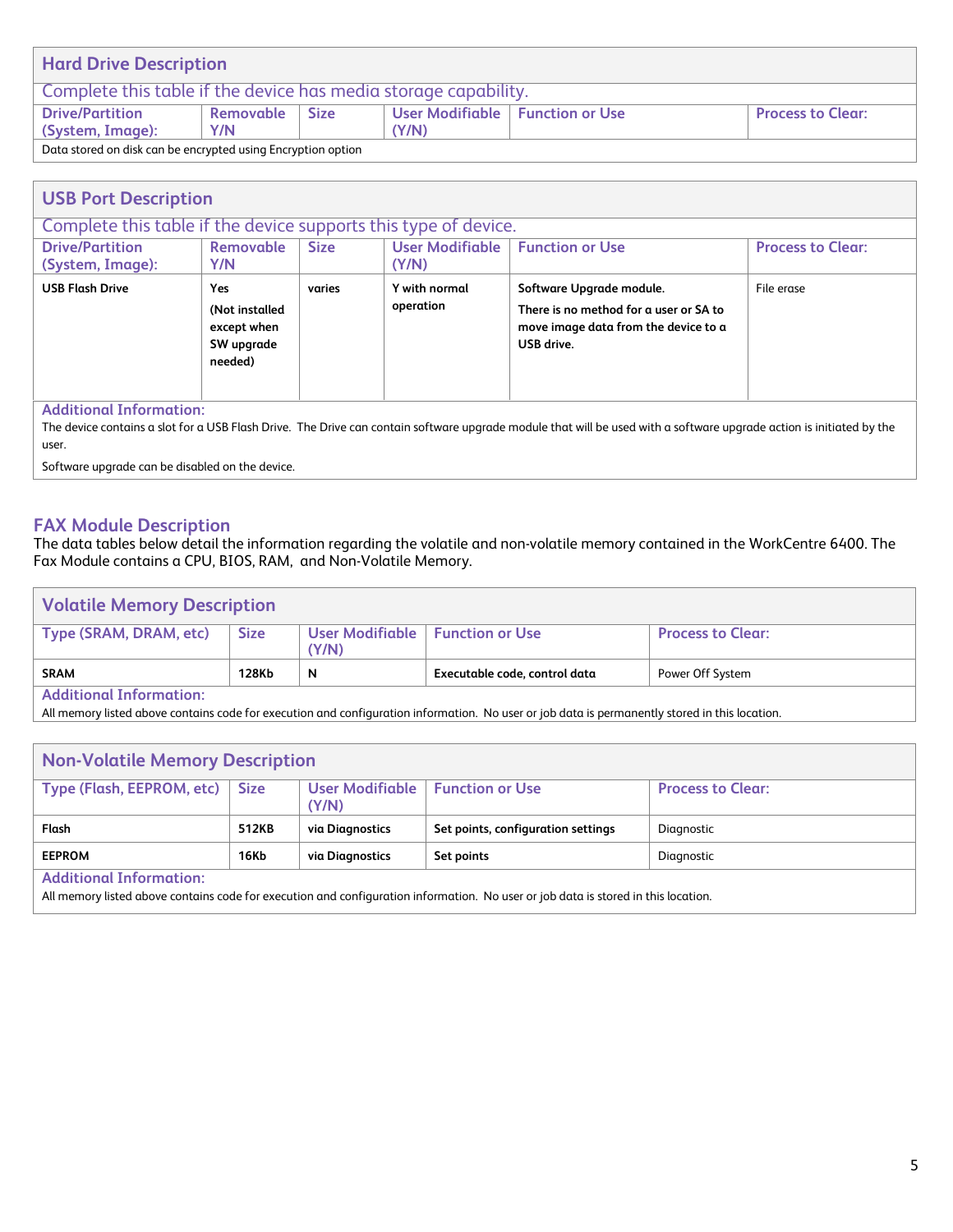#### **User Interface Module Description**

The data tables below detail the information regarding the volatile and non-volatile memory contained in the WorkCentre 6400. The User Interface contains a FPGA that contains RAM and Non-Volatile Memory.

| <b>Volatile Memory Description</b> |             |                                            |                             |                          |  |
|------------------------------------|-------------|--------------------------------------------|-----------------------------|--------------------------|--|
| Type (SRAM, DRAM, etc)             | <b>Size</b> | User Modifiable   Function or Use<br>(Y/N) |                             | <b>Process to Clear:</b> |  |
| <b>SRAM within the FPGA</b>        | <b>87KB</b> | N                                          | Display logic, data buffers | Power Off System         |  |
| Additional Information:            |             |                                            |                             |                          |  |

**Additional Information:**

All memory listed above contains code for execution and configuration information. No user or job data is permanently stored in this location.

| <b>Non-Volatile Memory Description</b>                                                                                                                               |              |                 |                                        |            |  |  |
|----------------------------------------------------------------------------------------------------------------------------------------------------------------------|--------------|-----------------|----------------------------------------|------------|--|--|
| User Modifiable   Function or Use<br>Type (Flash, EEPROM, etc)   Size<br><b>Process to Clear:</b><br>(Y/N)                                                           |              |                 |                                        |            |  |  |
| <b>Flash ROM</b>                                                                                                                                                     | <b>128KB</b> | via Diagnostics | <b>Configuration data for the FPGA</b> | Diagnostic |  |  |
| <b>Additional Information:</b><br>All memory listed above contains code for execution and configuration information. No user or job data is stored in this location. |              |                 |                                        |            |  |  |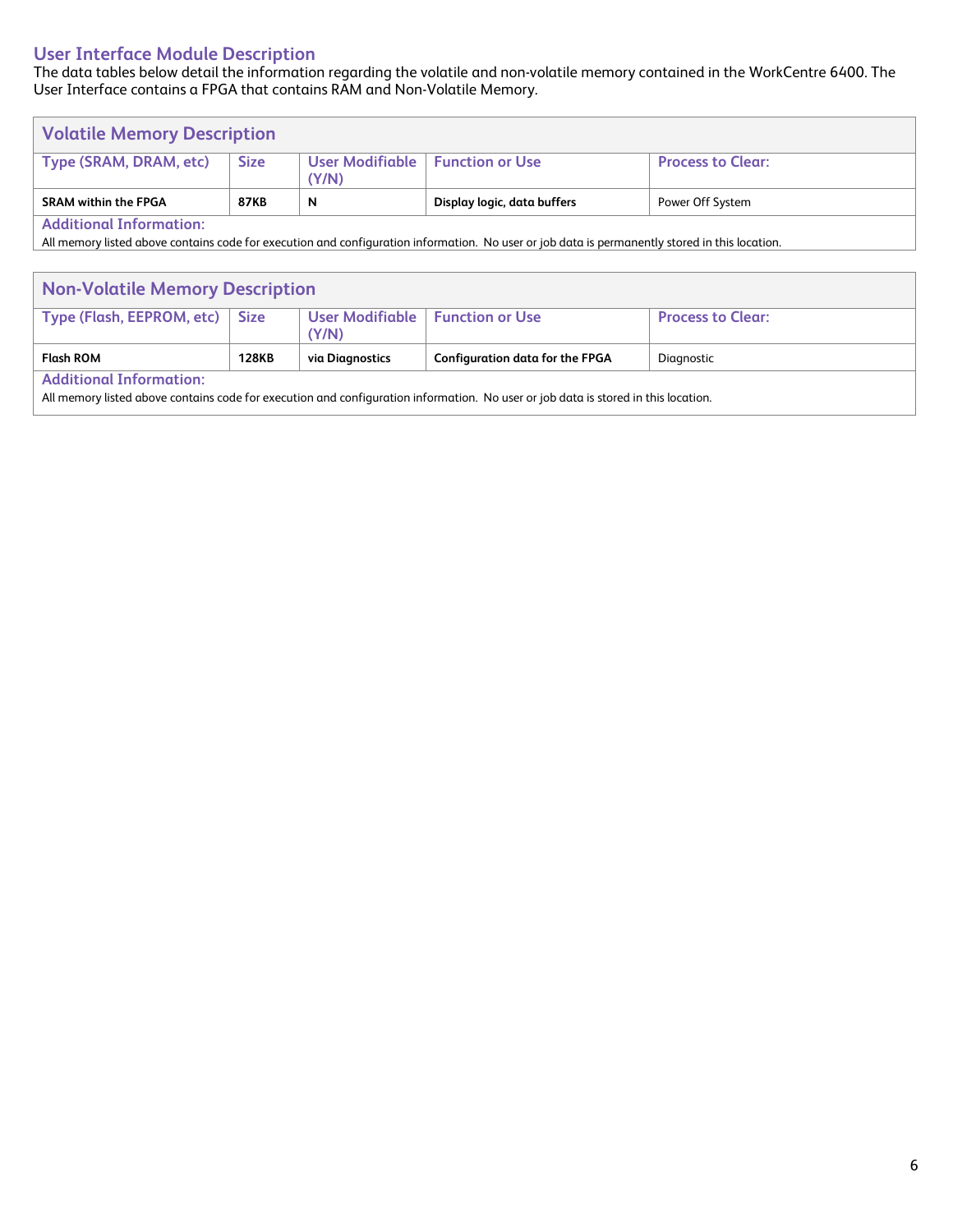#### **Marking Engine Module Description**

The data tables below detail the information regarding the volatile and non-volatile memory contained in the WorkCentre 6400. The Marking Engine contains a CPU, BIOS, RAM and Non-Volatile Memory.

| <b>Volatile Memory Description</b> |              |                          |                                                              |                          |  |
|------------------------------------|--------------|--------------------------|--------------------------------------------------------------|--------------------------|--|
| Type (SRAM, DRAM, etc)             | <b>Size</b>  | User Modifiable<br>(Y/N) | <b>Function or Use</b>                                       | <b>Process to Clear:</b> |  |
| <b>SRAM</b>                        | <b>128KB</b> | $\mathbf N$              | Executable code, control data                                | Power Off System         |  |
| <b>Registers</b>                   |              | N                        | Image xfer (temporarily contains part<br>of a raster image). | Power Off System         |  |
| <b>Additional Information:</b>     |              |                          |                                                              |                          |  |

All memory listed above contains code for execution and configuration information. No user or job data is permanently stored in these locations.

| <b>Non-Volatile Memory Description</b> |              |                            |                              |                          |
|----------------------------------------|--------------|----------------------------|------------------------------|--------------------------|
| Type (Flash, EEPROM, etc)              | <b>Size</b>  | User Modifiable  <br>(Y/N) | <b>Function or Use</b>       | <b>Process to Clear:</b> |
| <b>EEPROM</b>                          | <b>128KB</b> | via Diagnostics            | Firmware, control setpoints, | Diagnostic               |
|                                        |              |                            | configuration settings       |                          |

#### **DADF/Scanner Module Description**

The data tables below detail the information regarding the volatile and non-volatile memory contained in the WorkCentre 6400. The DADF/Scanner contains a CPU, BIOS, RAM, and Non-Volatile Memory.

| <b>Volatile Memory Description</b> |              |                                            |                               |                   |
|------------------------------------|--------------|--------------------------------------------|-------------------------------|-------------------|
| Type (SRAM, DRAM, etc)             | <b>Size</b>  | User Modifiable   Function or Use<br>(Y/N) |                               | Process to Clear: |
| <b>SDRAM</b>                       | <b>128KB</b> | N                                          | Executable code, control data | Power Off System  |
| <b>Additional Information:</b>     |              |                                            |                               |                   |

**Additional Information:**

All memory listed above contains code for execution and configuration information. No user or job data is permanently stored in this location.

| <b>Non-Volatile Memory Description</b>                                                                                                                                 |     |                                            |                             |                          |
|------------------------------------------------------------------------------------------------------------------------------------------------------------------------|-----|--------------------------------------------|-----------------------------|--------------------------|
| Type (Flash, EEPROM, etc)   Size                                                                                                                                       |     | User Modifiable   Function or Use<br>(Y/N) |                             | <b>Process to Clear:</b> |
| <b>EEPROM</b>                                                                                                                                                          | 1MB | via Diagnostics                            | Firmware, control setpoints | Diagnostic               |
| <b>Additional Information:</b><br>All memory listed above contains code for execution and configuration information. No user or job data is stored in these locations. |     |                                            |                             |                          |